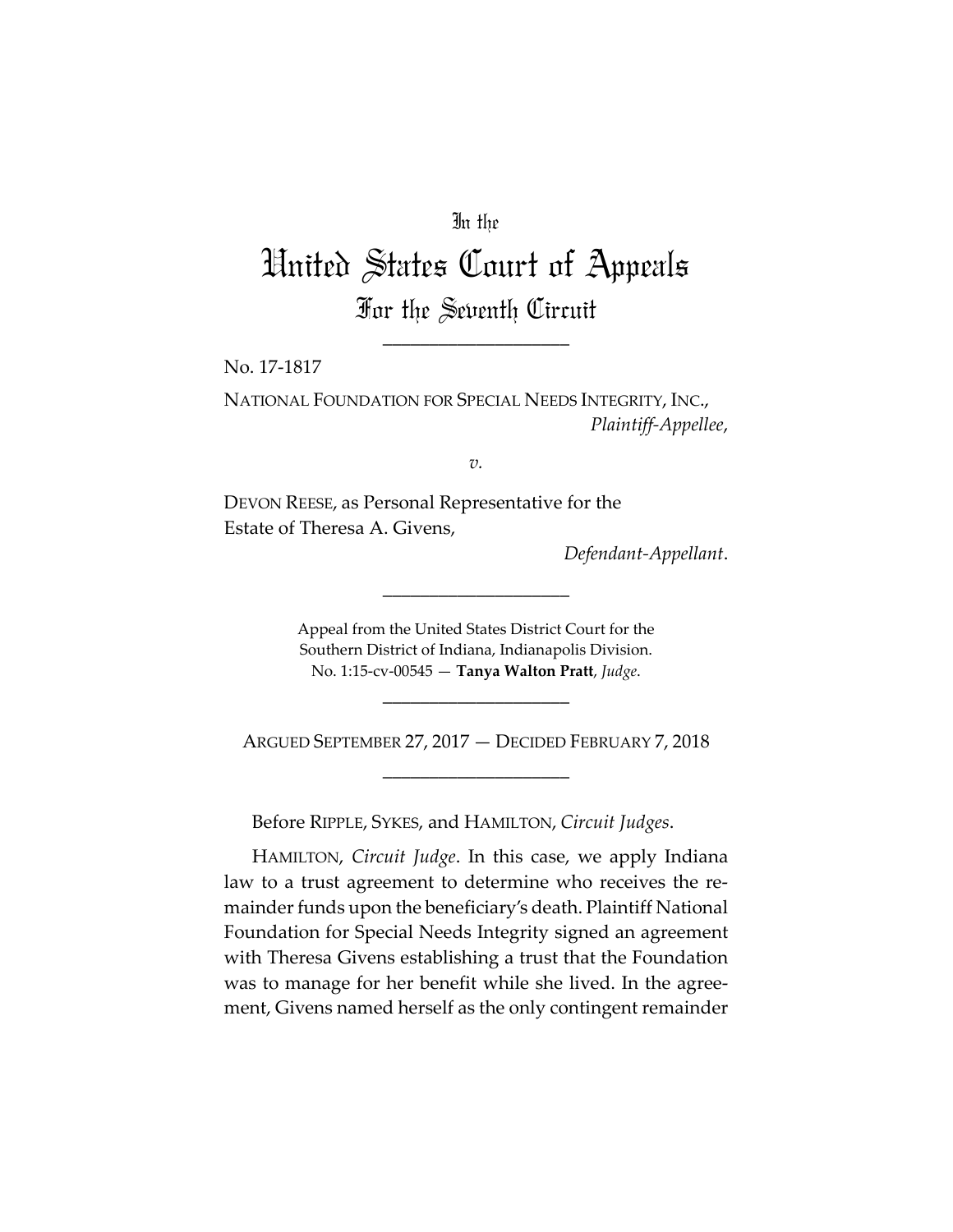beneficiary. Givens died just a month after funding the trust, leaving more than \$234,000 in the trust.

By naming herself, Givens failed to specify a surviving re‐ mainder beneficiary. The Foundation claims that the agree‐ ment entitles it as trustee to retain any remaining trust assets in this situation. Givens's son, defendant Devon Reese, is the representative of her estate. The Estate argues that it is entitled to the money for the benefit of Givens's children. The Es‐ tate argues that the agreement is ambiguous and should be construed against the Foundation, and in the alternative that the court should use its equitable power to reform, rescind, or order deviation from the agreement's terms.

The district court rejected the Estate's arguments, finding that the trust agreement is unambiguous and that the Estate's evidence does not warrant any equitable remedy. The court also found that the equitable defense of laches would bar the Estate's equitable theories. We reverse. We find that the trust agreement is ambiguous on the key question. Beyond the doc‐ ument, the overwhelming weight of evidence shows that Giv‐ ens intended that any remaining assets pass to her children as the beneficiaries of her Estate rather than to the Foundation. We therefore remand and direct entry of judgment for the Estate, without reaching the equitable theories or the laches de‐ fense. On remand the district court will need to award dam‐ ages and prejudgment interest in favor of the Estate.

#### I. *Factual and Procedural Background*

## A. *Theresa Givens and Her Assets*

Theresa Givens was a Missouri resident and was sick for many years before she died in November 2011. She suffered from renal failure, was on dialysis for about ten years, and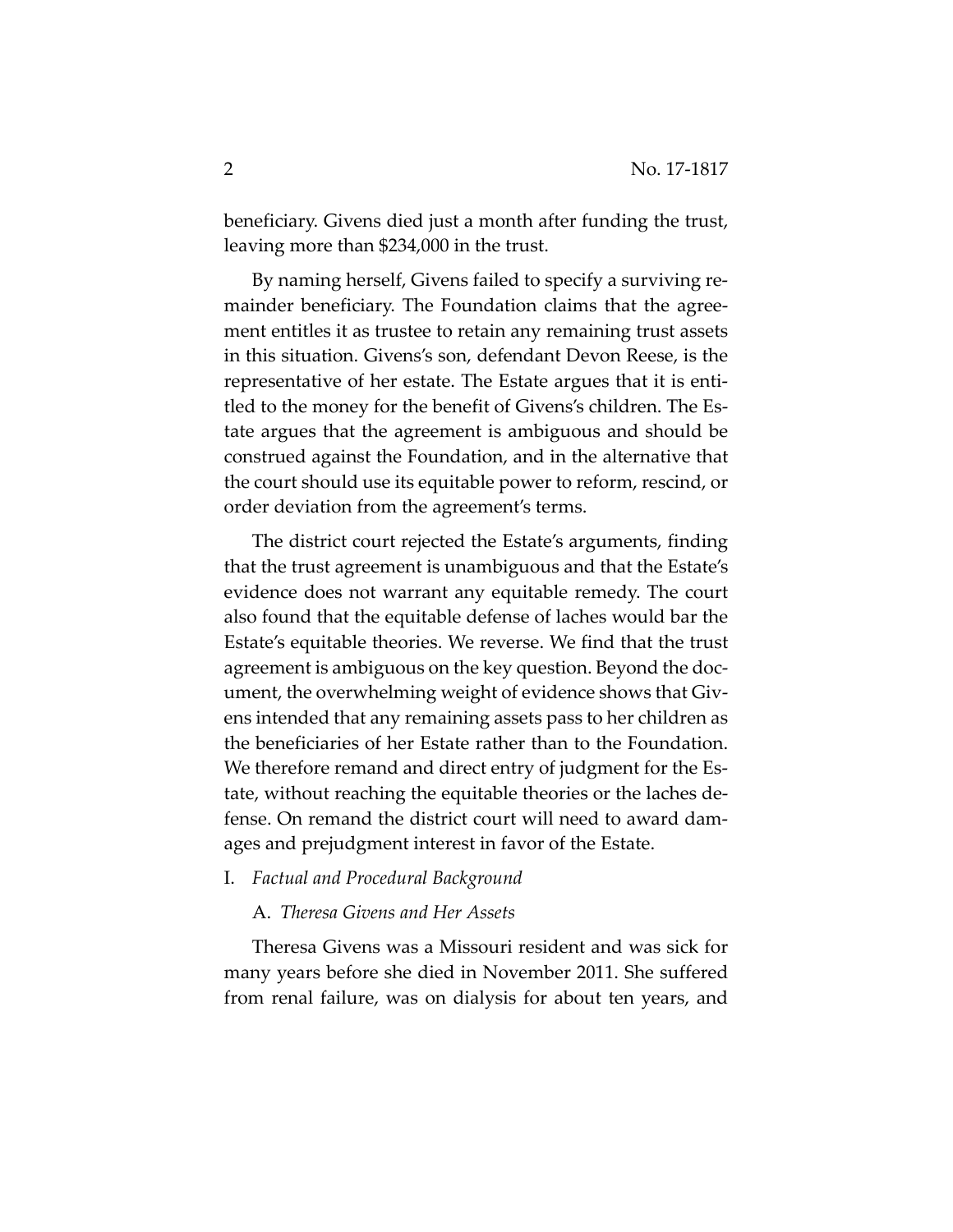had experienced multiple strokes. In 2009, she suffered an additional injury from gadolinium dye, a substance used in MRIs. She then joined a class action related to the dye, with the Missouri law firm Brown & Crouppen as her counsel. When that suit settled in 2011, Givens received about \$255,000 in net settlement proceeds.

## B. *The National Foundation for Special Needs Integrity*

The National Foundation for Special Needs Integrity is an Indiana not‐for‐profit corporation that is a trustee for a pooled special needs trust. A special needs trust is a type of trust that allows individuals with disabilities to avoid losing eligibility for Medicaid, which is means‐tested. See 42 U.S.C.  $\S 1396p(d)(4)(C)$ . The Foundation acts as trustee for many qualifying individuals across the country. Under federal law, the Foundation must pool all beneficiaries' assets for pur‐ poses of custody, management, and investment. 42 U.S.C. § 1396p(d)(4)(C)(ii). The Foundation must also maintain a separate sub‐account for each beneficiary. *Id.*

The key feature of the special needs trust is that, under federal law, trust assets do not count against the beneficiaries' eligibility for Medicaid during their lifetimes. Compare 42 U.S.C. § 1396p(d)(3) (counting assets in certain trusts as in‐ come and assets of individuals seeking Medicaid), with  $\S 1396p(d)(4)(C)$  (exempting special needs trusts from this accounting). But upon a beneficiary's death, the trustee must re‐ imburse the state for any medical assistance the state pro‐ vided. § 1396p(d)(4)(C)(iv). The trust agreement can direct who should receive any assets that might remain after reimbursement.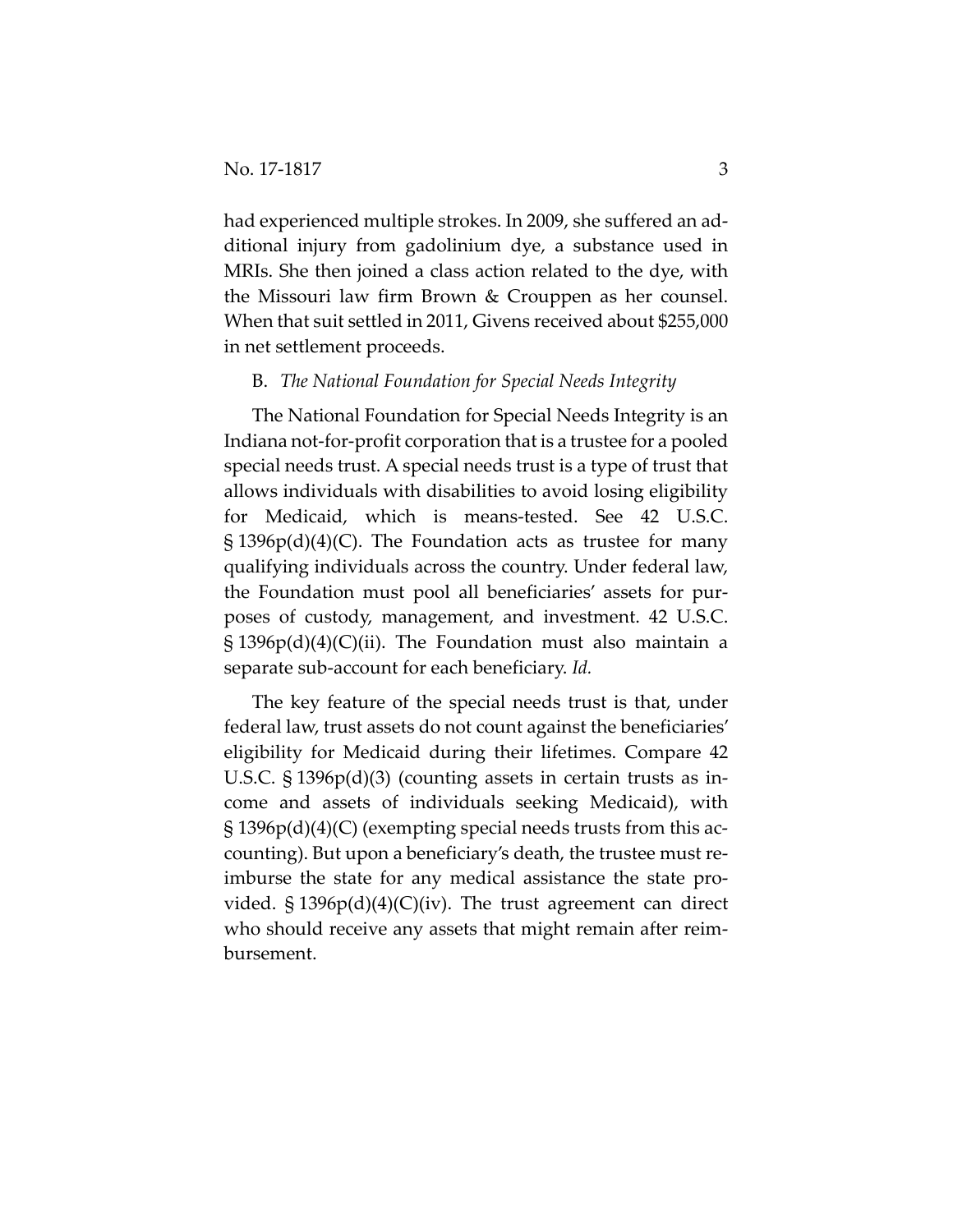## C. *The Trust Agreement*

On the advice of her lawyers, and to maintain her eligibil‐ ity for Medicaid, Givens agreed to contribute the settlement proceeds to a special needs trust. She signed an agreement with the plaintiff Foundation in August 2011. The agreement identified the Foundation as the trustee and Givens as the beneficiary during her lifetime. Givens funded the trust in Oc‐ tober 2011 but died a month later. In this rather unusual case, Givens did not owe her state of residence any reimbursement upon her death, leaving about \$234,000 available to someone. This dispute is about what happens to these remaining funds that the government does not claim.

Section IV of the agreement is titled "Distributions upon the Death of a Beneficiary" and states, as relevant here:

*Except in the event* that this Article Fourteen may be in the future amended to effectuate the letter, spirit, and purpose of 42 U.S.C. § 1396p(d)(4)(C)(iv), *The National Foundation for Special Needs Integrity, Inc. shall not retain any portion of the Beneficiary's trust Sub‐Account upon his or her death*. Rather, all such amounts shall be reim‐ bursed to the state of Missouri, by and through the Missouri Department of Health and Family Services, up to the full amount that it has expended on the Ben‐ eficiary, both before and after the creation of this trust.

(Emphasis added.) Later in the same section, the Agreement states: "If no secondary Contingent/Residual/Remainder Ben‐ eficiaries survive or if none are named in Section V below, then and only then shall said money remain with the trust."

Section V is titled "Contingent/Remainder/Residual Bene‐ ficiaries" and asks the life beneficiary (i.e., Givens) to list "to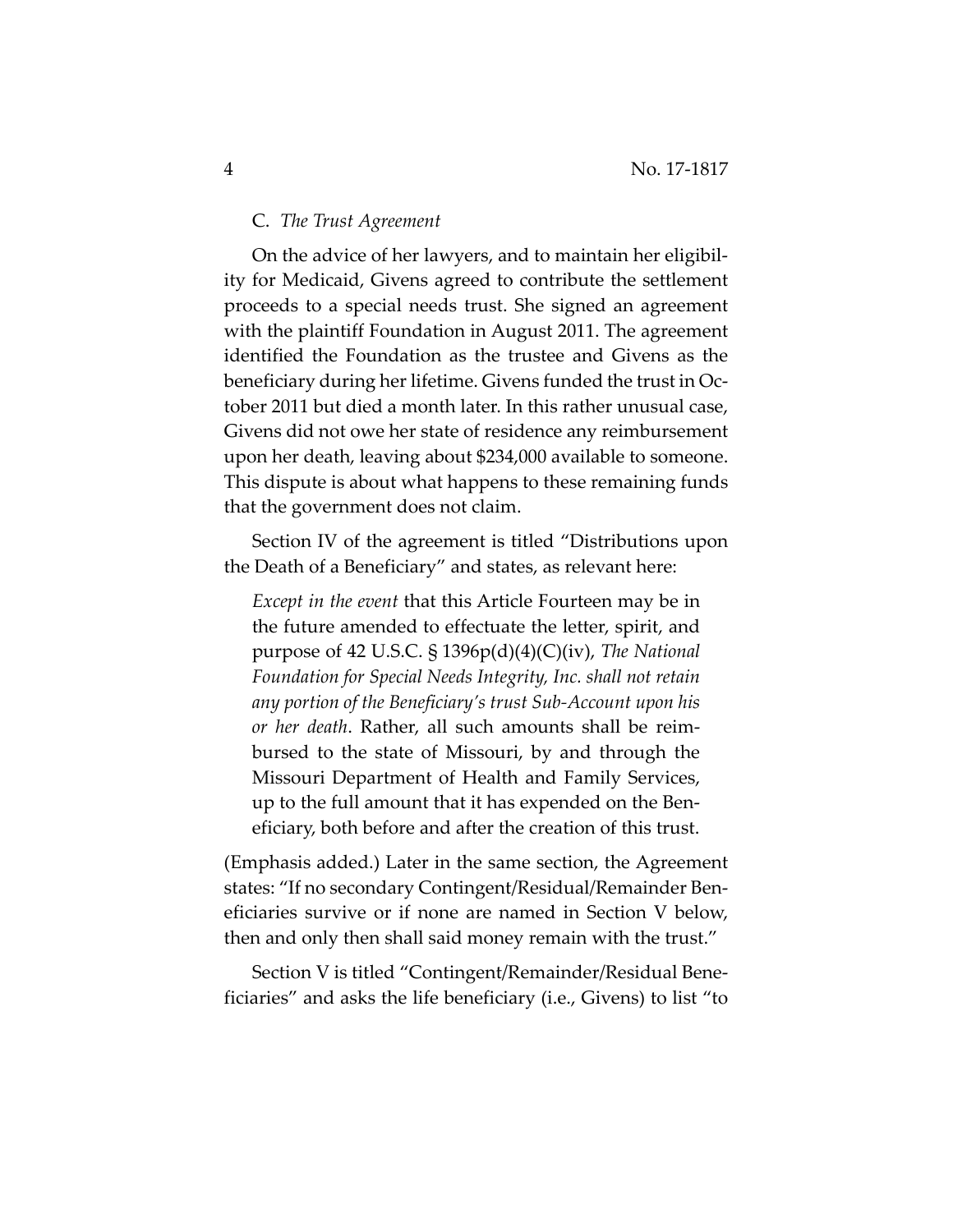whom you would like us to pay out the Remainder of your trust Sub‐Account should there be any money left after the state of Missouri has been reimbursed for the Medicaid ser‐ vices it has rendered to you during your lifetime." The agree‐ ment states that the remainder beneficiary can be an individual person, an organization, or an entity. On the lines below this text, someone wrote "Theresa Givens" as the only re‐ mainder beneficiary. Givens signed the agreement on August 9, 2011. The Foundation signed on August 15, 2011. Givens funded the trust on October 11, 2011 with almost \$255,000.

The Foundation argues that Sections IV and V together are unambiguous and provide that the Foundation will retain the remainder if there is no surviving remainder beneficiary. Be‐ cause Givens named herself as the remainder beneficiary, the Foundation argues, she must have intended both (1) not to name any surviving remainder beneficiary at all, and thus (2) to give any remainder to the Foundation. The Estate counters that Sections IV and V are ambiguous and that we should con‐ strue the ambiguity in the Estate's favor. In the alternative, the Estate argues that Givens made a mistake warranting refor‐ mation, rescission, and/or deviation from the trust's terms.

## D. *Givens's Children*

Because trust interpretation is a question of the settlor's in‐ tent, Givens's relationships with her adult children—who would take through her Estate—have been a focus of this liti‐ gation. The Estate argues that Givens had close relationships with her children and must have meant for the money to go to them through her Estate. The Foundation counters that the agreement itself expresses Givens's intent to leave the remain‐ der to the trustee. According to the Foundation, Givens's gen‐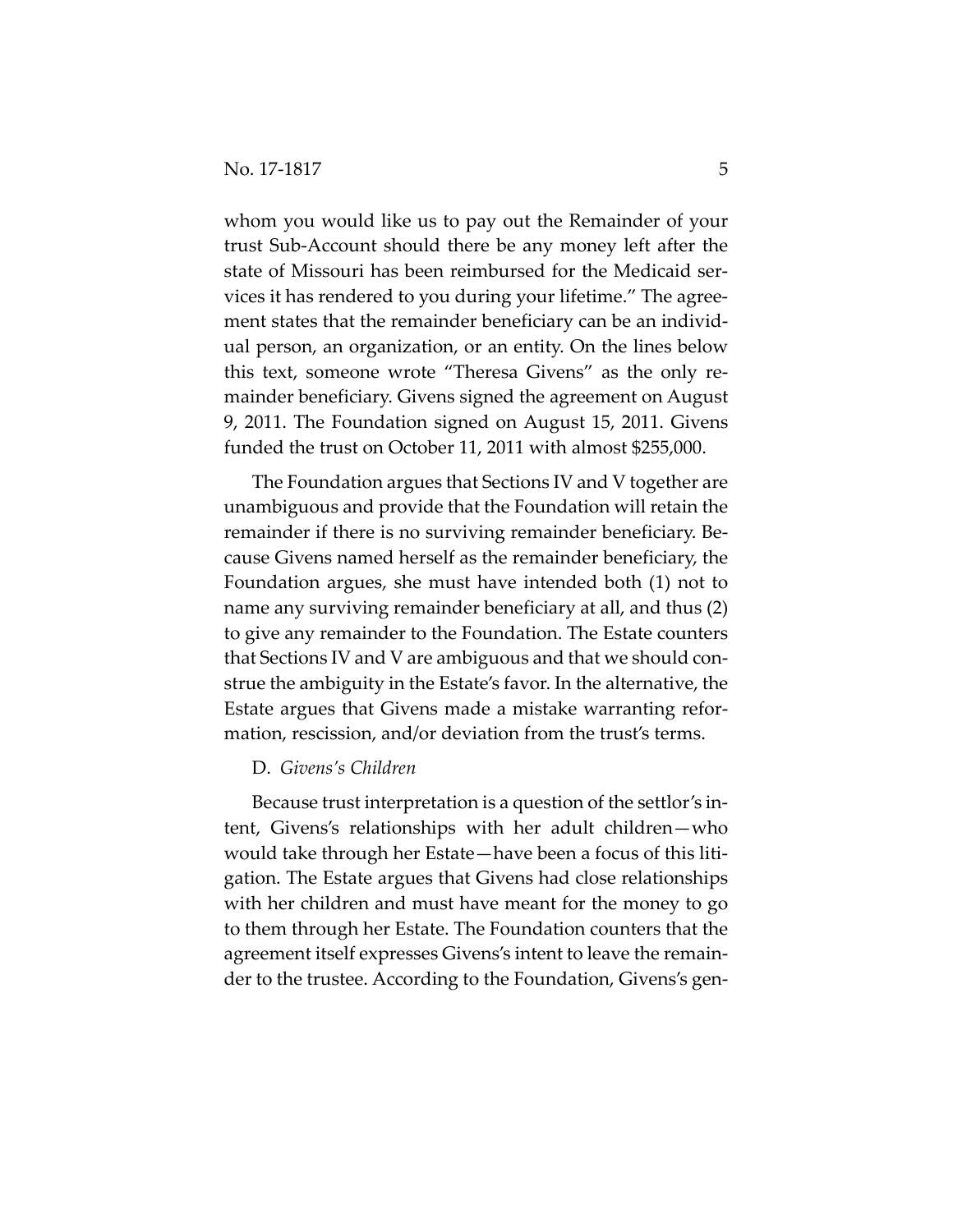eral relationship with her children is not sufficient to overcome the agreement's text expressing Givens's intent at the moment she signed it.

The evidence shows that during her life, Givens relied heavily on her children for help with her medical care and daily living. Reese testified that Givens was unable to drive, had trouble standing, was blind in one eye, and "maneuvered around in ... a chair." In her final year, Givens lived with her children, first with her daughter Whitney and later with her son Stephen. Whitney provided Givens with in‐home healthcare, prepared her for her dialysis treatments, and took her shopping and to appointments. Sons Stephen and Devon helped her with tasks and cooked her meals.

The Foundation does not dispute these facts. In fact, its former general counsel Shane Service testified that Givens's "main concern was always about her children." And the rec‐ ord shows that at least initially, Givens intended to spend most of her settlement proceeds on her children. She told the Foundation in June 2011 that she wanted to buy a home and a car for Stephen and a car for Whitney. On July 20, 2011, Giv‐ ens also told her attorneys that she wanted to buy a car for Whitney and give \$50,000 to one of her sons. On August 9, 2011, Givens wrote in the agreement that she wanted to "help son" with "student loans." And Reese testified that shortly before the surgery that would lead to his mother's death, she told him "to get that money out of that trust and help" his siblings. We assume these would not have been permissible uses of trust assets during Givens's life, see 42 U.S.C. § 1396p(d)(4)(C)(iii), but they show her interest in helping her children financially. There is no evidence, apart from the in‐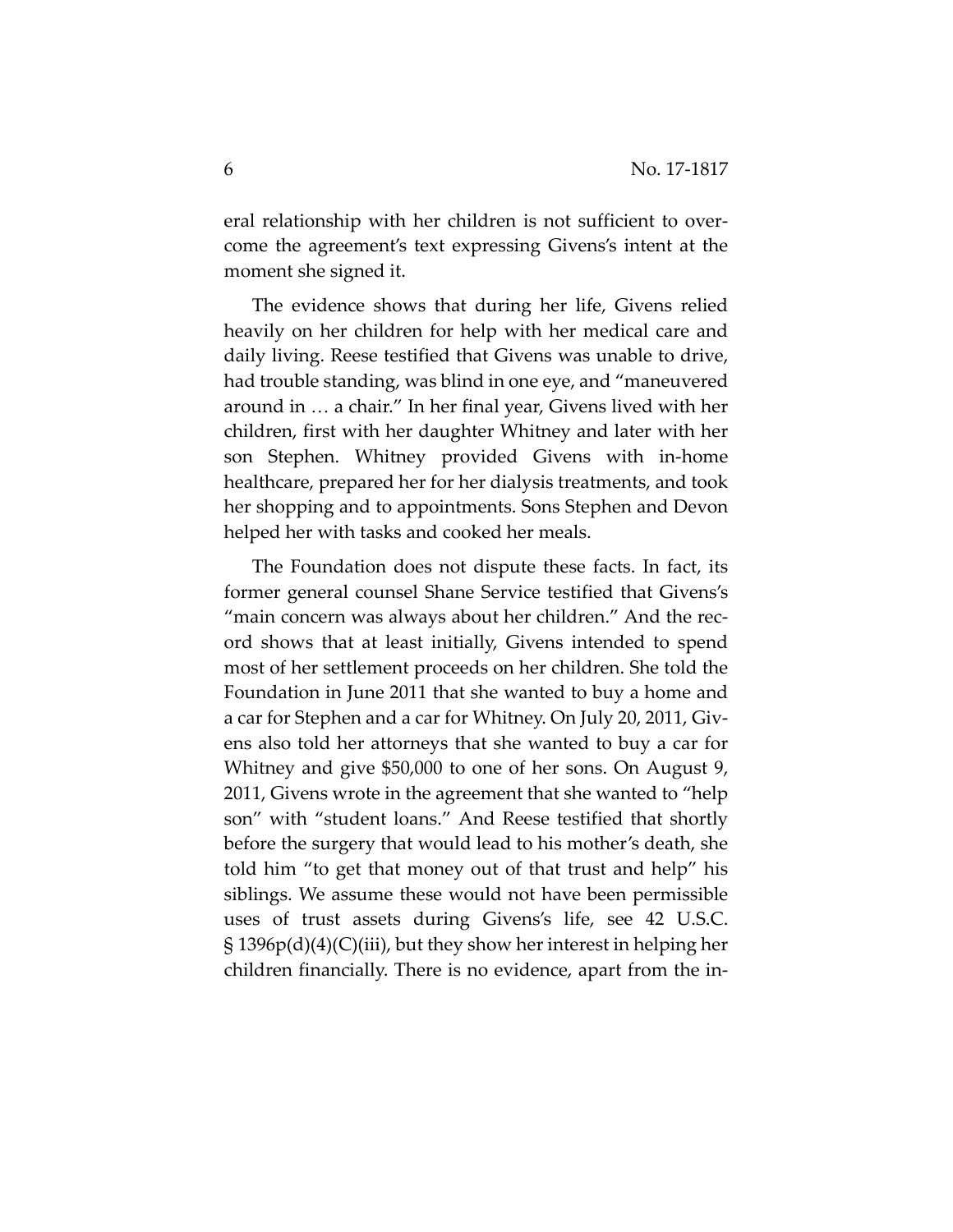ference drawn from the mistaken designation of Givens herself as the surviving contingent beneficiary in the trust agreement, that Givens would have wanted to leave her assets to the Foundation.

The Foundation responds to these facts in two ways: (1) by pointing out that they do not definitively reveal Givens's in‐ tent on August 9, 2011 when she signed the agreement; and (2) by relying on one witness who contradicted Reese's testi‐ mony about the children's happy relationships with their mother. Andrea McGaughey, a paralegal for Brown & Croup‐ pen, testified that in late July 2011, Givens called to say she wanted to fund the trust with the full settlement proceeds be‐ cause she worried that "the kids were going to take the money from her and that she was going to be left homeless."

## E. *Funding the Trust*

Givens was initially unsure about funding a special needs trust at all. If she put her money in the trust, federal law would prevent her from spending it on her children during her lifetime. See 42 U.S.C. § 1396p(d)(4)(C)(iii) (requiring assets in special needs trust to be used "solely for the benefit of individuals who are disabled"). But Brown & Crouppen re‐ peatedly told her that if she did not fund a trust, she would lose her eligibility for Medicaid. At first, Givens said that she needed time to think about the idea. She later requested that Brown & Crouppen fund the trust with \$184,000 and give her the rest of the settlement in cash, which she wanted to use for herself and her children. Brown & Crouppen repeated its ad‐ vice to fund the trust with all her settlement proceeds, and on July 28, 2011 Givens agreed to do so.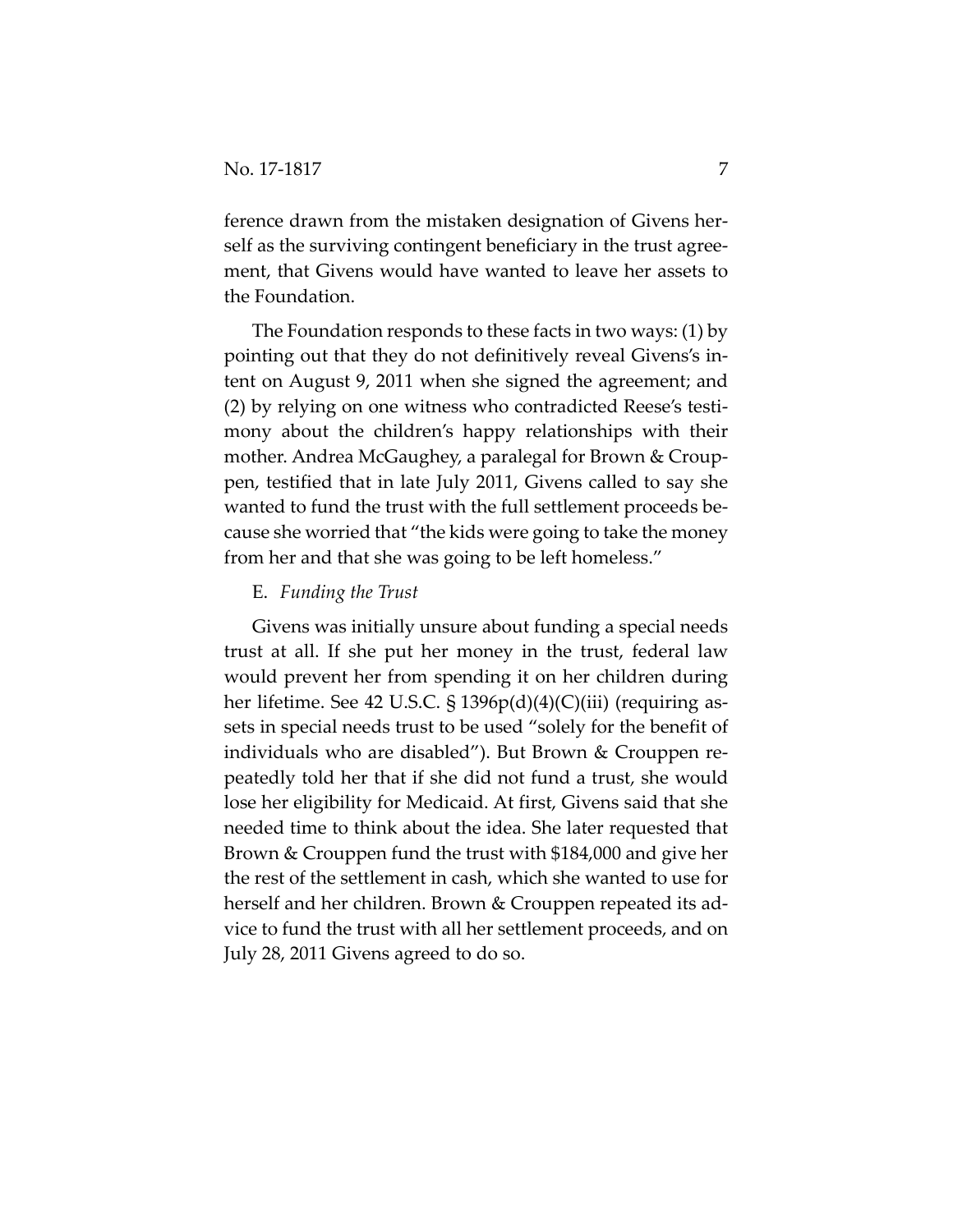Just how Givens actually completed and signed the agree‐ ment is unclear. Reese testified that his mother could not read because she had poor vision and was illiterate. Yet someone filled in the 19‐page form for Givens. McGaughey signed the agreement as a witness, but she swore that the paperwork was already filled in when she saw it and that she could not "say who completed the Joinder Agreement." The firm of Brown & Crouppen, although it persuaded Givens to put her settle‐ ment money in the trust, denies having advised her on the agreement's contents or reviewed the signed copy (with the obviously mistaken beneficiary designation) before forward‐ ing it to the Foundation. However the agreement transpired, the trust was funded on October 11, 2011 with \$254,847.76.

## F. *Procedural History*

Givens died intestate on November 19, 2011 with about \$234,000 remaining in her trust sub‐account. This litigation did not begin until 2015, after the Foundation refused the Es‐ tate's written demand that it pay the remainder to the Estate for the benefit of Givens's children. On April 6, 2015, the Foundation filed this action seeking a declaratory judgment that the Foundation rightfully retained the remaining assets of the trust. The Estate counterclaimed, arguing that the court should order the Foundation to pay the remaining money to the Estate.

Both parties moved for summary judgment. The district court first concluded that the trust agreement provides unam‐ biguously that the remaining assets should go to the Founda‐ tion. Moving on to the Estate's equitable theories, the court found no basis for rescission or deviation but found that gen‐ uine issues of material fact barred summary judgment on the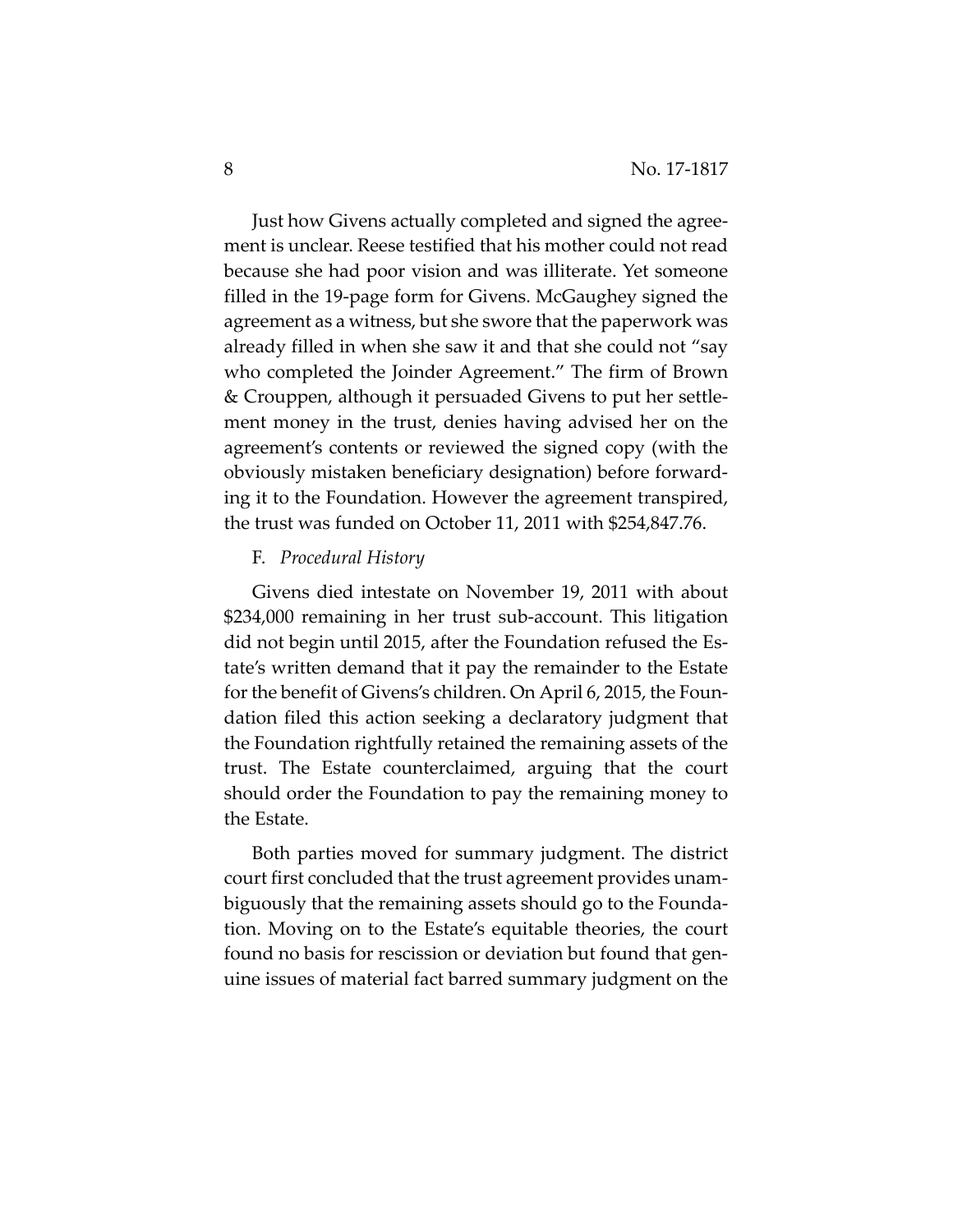Estate's reformation theory and the Foundation's laches de‐ fense. The court denied summary judgment on those questions, and the case went to trial.

The court held a bench trial on two questions: (1) whether the Estate could overcome the agreement's language with clear and convincing evidence that Givens intended her Es‐ tate to receive the money; and (2) whether the Estate's delay was unreasonable and prejudicial to the Foundation. The court found that the Estate's evidence was insufficient to over‐ come the agreement's text. The court noted that the Estate's evidence about Givens's relationship with her family did not address her intent when she signed the agreement. Accord‐ ingly, the court declined to reform the trust and instead al‐ lowed its text, as the court understood it, to control.

The court also found that laches would bar the Estate's eq‐ uitable claims in any event. The court found that the family knew as early as November 23, 2011 that the Foundation in‐ tended to keep the funds. It concluded that laches applied be‐ cause the Estate unreasonably delayed and that the delay prejudiced the Foundation. The court entered judgment for the Foundation.

## II. *Analysis*

Reese's claim for equitable reformation has considerable force, but we find that the agreement was ambiguous and that construing it offers the more straightforward resolution. On the Foundation's motion for summary judgment, the district court found that the agreement unambiguously provided that Givens's failure to name a proper remainder beneficiary meant that the Foundation was entitled to keep the money.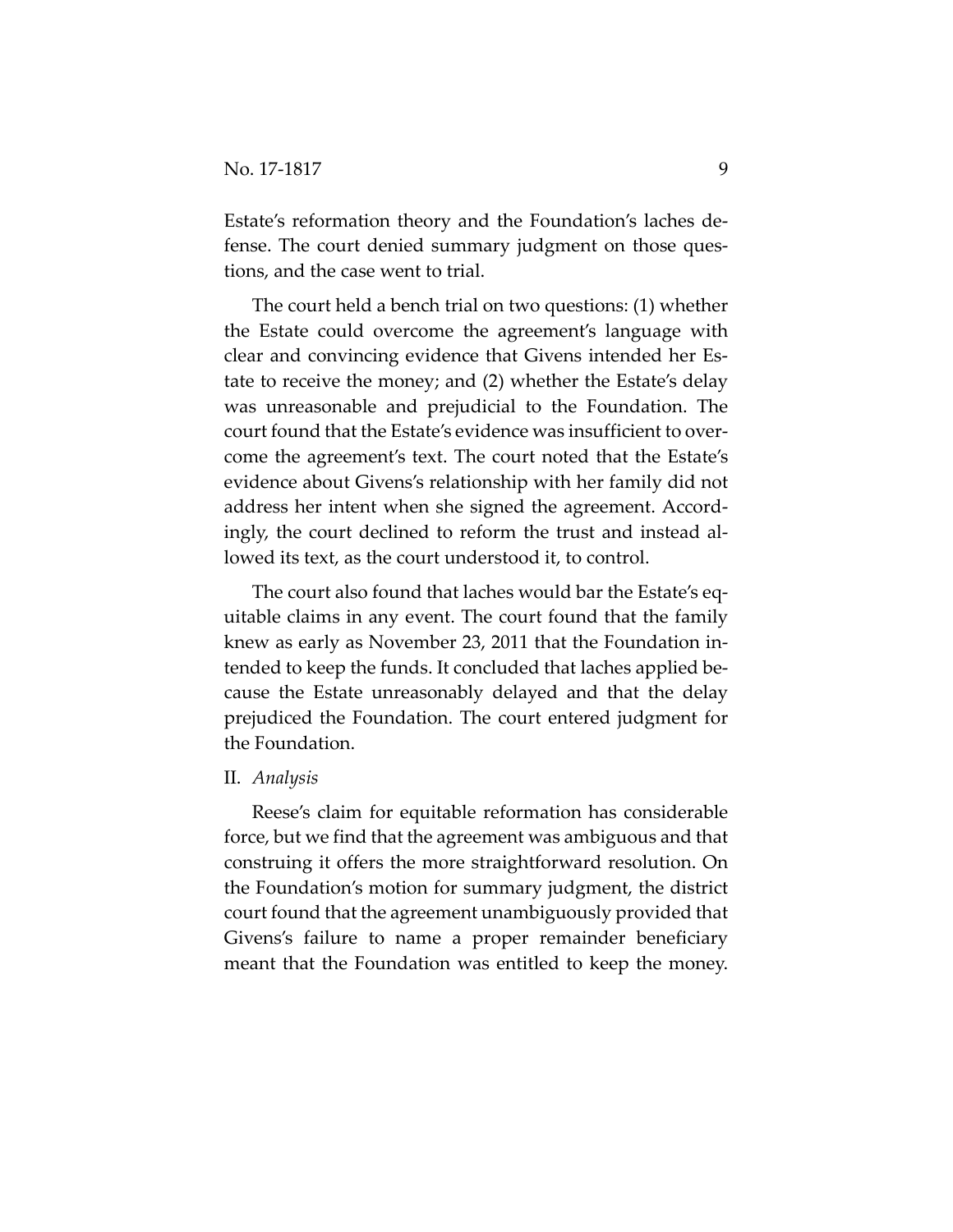We review this conclusion *de novo*, and we respectfully disagree with our colleague on the district court.<sup>1</sup>

Under Indiana law, which governs this trust agreement, the meaning of a trust instrument is a question of law, and the court's primary role is to discern the settlor's intent. *University of Southern Indiana Found. v. Baker*, 843 N.E.2d 528, 531–32 (Ind.

<sup>&</sup>lt;sup>1</sup> As noted, the district court found that laches would bar the Estate's claim for equitable relief, whether on theories of mistake, reformation, or rescission. The district court's laches finding was based on clearly errone‐ ous findings of fact. Givens died in November 2011. In finding delay and prejudice, the district court appears to have focused on the fact that in early 2012 the Foundation told Reese, as representative of his mother's Es‐ tate, that the Foundation did not intend to transfer the money to the Estate. The rest of the story, however, was that the Foundation told Reese that the money would go to the State of Missouri, which would be the most com‐ mon outcome for a special needs trust upon the death of the life beneficiary. There is no evidence that the family knew before early 2015 that the Foundation intended to retain Givens's money *for itself*. Instead, all the relevant evidence indicates that the Foundation led the family to believe that Givens owed the full remainder to Missouri. The Foundation's inter‐ nal records indicate that by November 2013, it had not notified the family it intended to retain the money. None of the Foundation's witnesses could recall ever telling the family how they interpreted the agreement, or even reaching a final decision to keep the remaining money. Yet the Foundation began to transfer money out of Givens's sub‐account to other Foundation accounts less than two months after her death. By February 2014, the Foundation had spent it all. But it was not until early 2015 that the Foun‐ dation told the Estate that the Foundation itself had kept the money and did not intend to pay either Missouri or the Estate. The Foundation then quickly filed this declaratory judgment action. We see in this record no factual basis for finding that the Estate, having been misled by the Foundation, delayed unreasonably in asserting its rights, let alone that the Foundation reasonably relied to its detriment on the inaction of the Estate, which it had misled about the destination of the money left in Givens's trust account.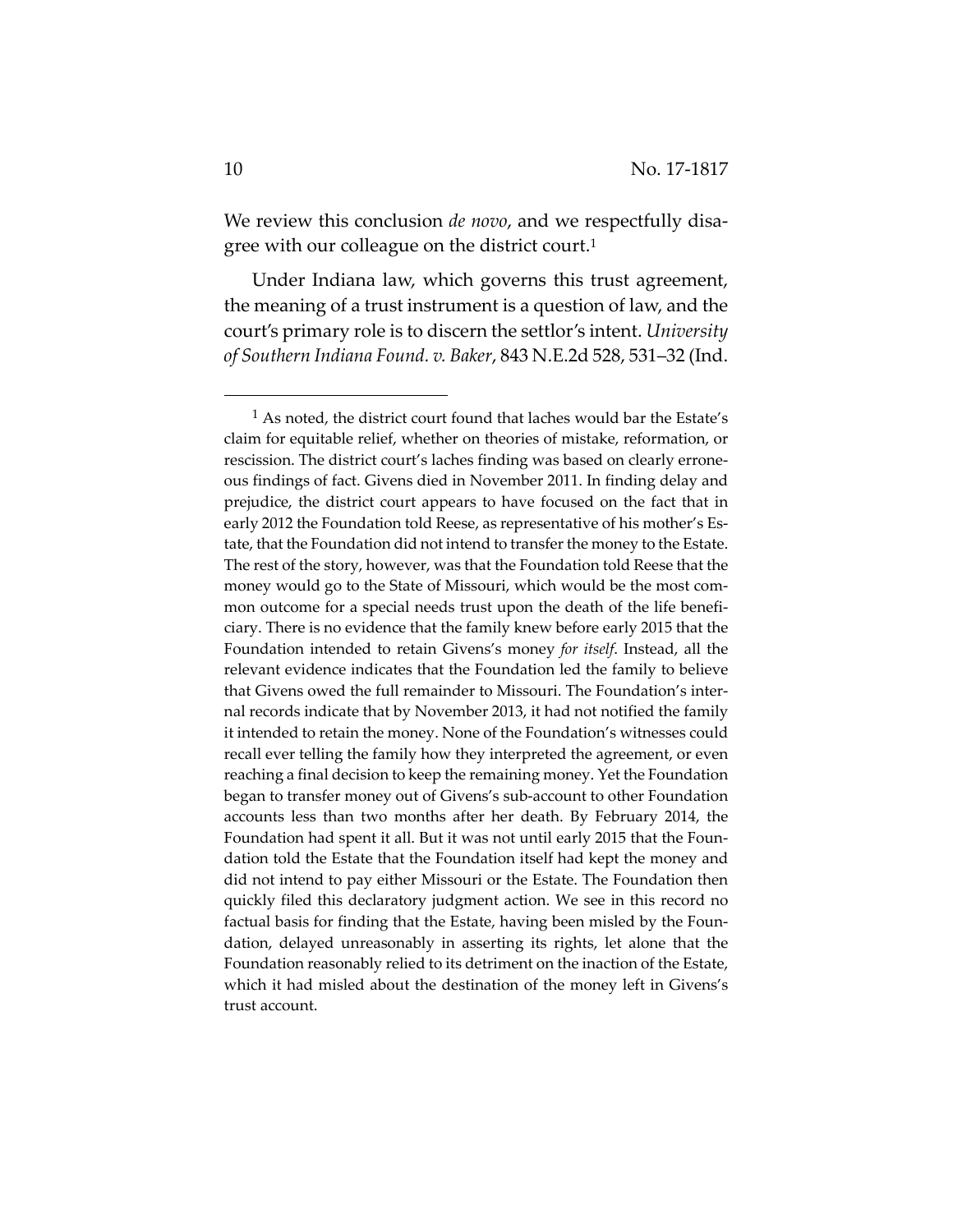2006). To discern intent, Indiana follows the four corners rule. If the instrument is clear, then the court will consider only its language. *Id.* at 532. This rule is based on the strong but not irrebuttable presumption that an unambiguous document "accurately expresses" the settlor's intent. Restatement (Third) of Property: Wills and Other Donative Transfers, § 10.2 cmt. i. But when a trust instrument is ambiguous as ap‐ plied to the circumstances, its text alone is not sufficient to de‐ cide the case. *University of Southern Indiana Found.*, 843 N.E.2d at 535 (ʺ[W]here an instrument is ambiguous, all relevant ex‐ trinsic evidence may properly be considered in resolving this ambiguity.").

## A. *Ambiguity*

Language of a contract, will, or trust is not ambiguous of course simply because two parties argue for different mean‐ ings. *In re Estate of Stayback*, 38 N.E.3d 705, 711 (Ind. App. 2015). Rather, it is ambiguous ifreasonable people could come to contrary conclusions about its meaning under the circum‐ stances. *University of Southern Indiana Found.*, 843 N.E.2d at 532. The Foundation contends that the agreement is unambig‐ uous, but its arguments fail to address the ambiguity posed in Section IV, especially where the evidence shows that the Foundation intentionally drafted the agreement to confuse readers as sophisticated as government officials. In our anal‐ ysis, we put to one side Givens's infirmities and limitations, which would only strengthen her case.

For the Foundation to succeed, the agreement must clearly provide that the Foundation will retain the money if there is no surviving remainder beneficiary. Otherwise, Givens's fail‐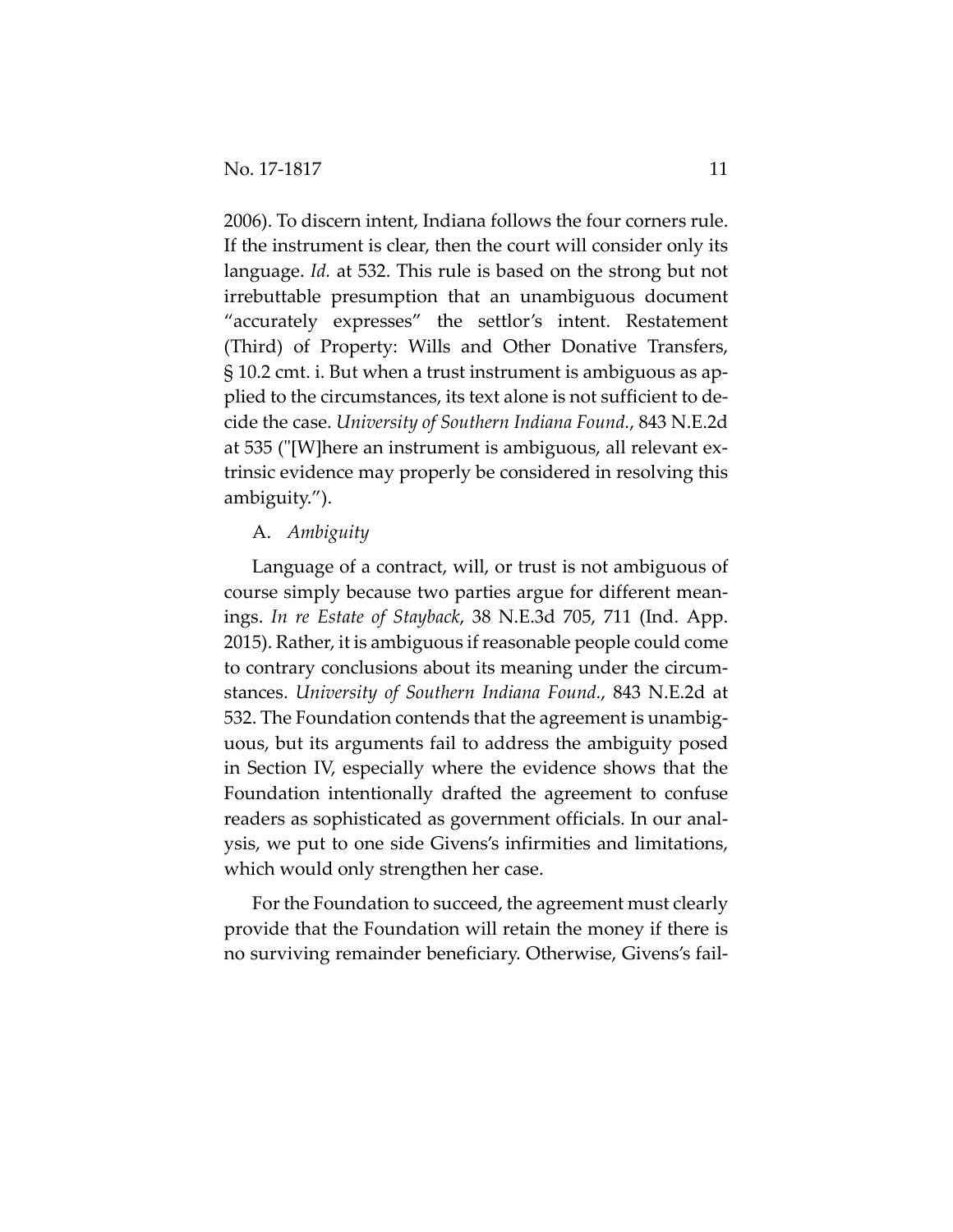ure to name a remainder beneficiary does not express her in‐ tent to give the money to the Foundation. On this point, the agreement is ambiguous because it contradicts itself.

First, the agreement says flatly in Section IV, subject to an inapplicable exception, that the Foundation itself "shall not retain any portion of the Beneficiary's trust Sub‐Account upon his or her death." Three sentences later, it says that if there are no surviving remainder beneficiaries, "then and only then shall said money remain with the trust." One could read the latter sentence as qualifying the former, but the former sentence ("shall not retain") includes no signal that another qual‐ ification or exception is coming. The text itself does not re‐ solve the contradiction. Given these two contradictory sentences, reasonable people could come to two conclusions about whether, in the absence of a surviving beneficiary, the agreement awards the money to the Foundation. Readers who emphasize the former sentence will conclude that the Foundation will never retain remainder funds. Readers who emphasize the latter will conclude that failing to name a remainder beneficiary gives any leftover money to the Founda‐ tion. The Foundation points to the latter sentence to support its position, but fails to come to grips with the former sentence that contradicts its argument.

## B. *Intent*

Having found ambiguity, we may look beyond the agree‐ ment's language when construing it. *University of Southern In‐ diana Found.*, 843 N.E.2d at 535. Our goal is still to determine the settlor's intent, but we no longer presume that the trust's language accurately expresses it. Restatement (Third) of Prop‐ erty: Wills and Other Donative Transfers, § 10.2 cmt. i. In‐ stead, we consider other facts, including "the circumstances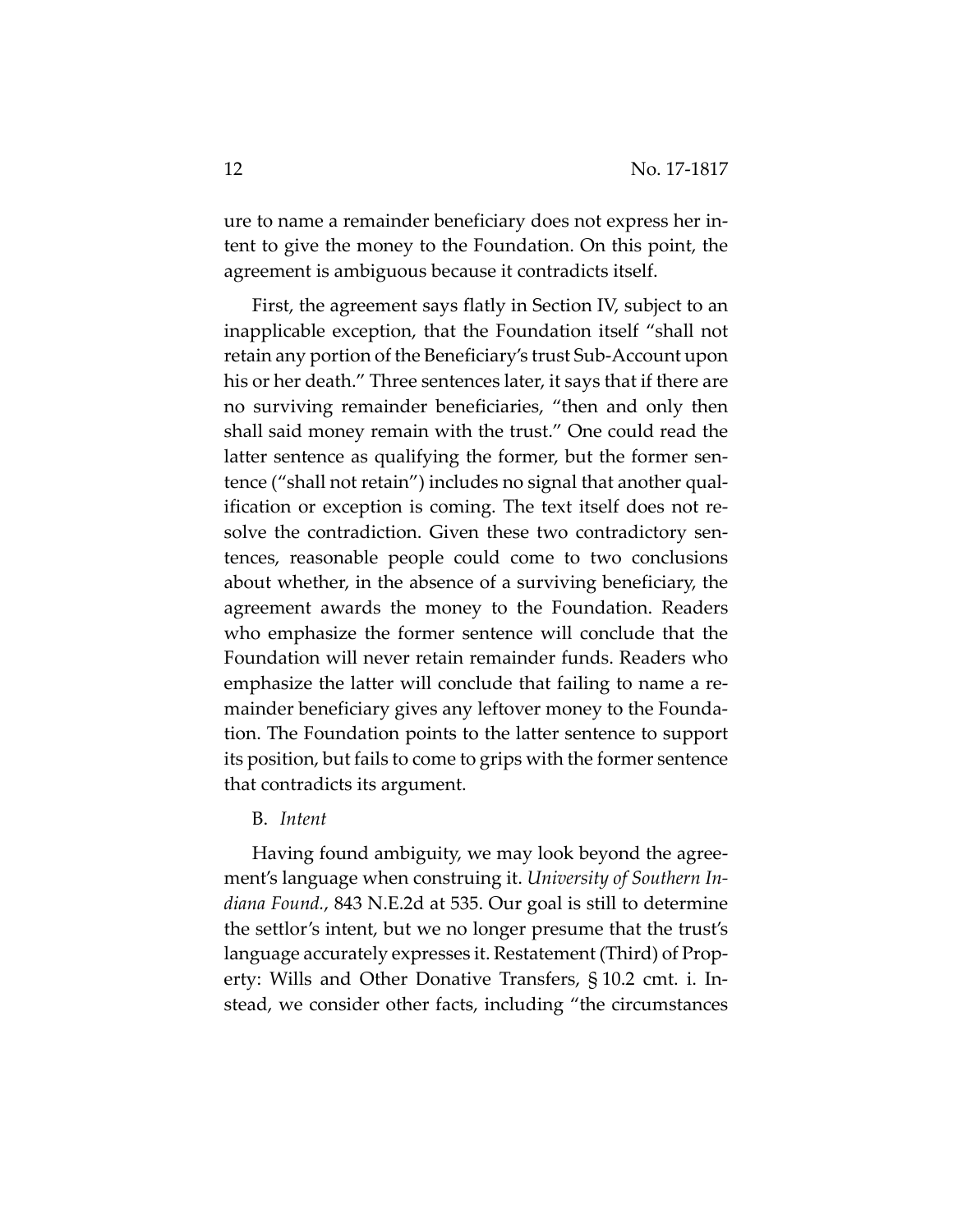existing at the time the instrument was executed." *Mala‐ chowski v. Bank One, Indianapolis*, 590 N.E.2d 559, 566 (Ind. 1992). The issue is what Givens intended when she signed the agreement naming herself as the remainder beneficiary.

We find no reason to believe that Givens intended any remaining money to go to the Foundation, which was a stranger to her, rather than to her children. *Berry v. Ford*, 829 N.E.2d 1052, 1055 (Ind. App. 2005) (reasoning that where intent is in doubt, "a construction should be used which considers the natural impulses of people"). The only plausible conclusion is that Givens intended the money to go to her Estate and thus to her children upon her death. When Givens signed the agreement, she was an uncounseled layperson (at least on this record—the Estate is also pursuing a legal malpractice claim against the Missouri law firm that advised her to fund the trust). She certainly was not familiar with the intricacies of trusts and estates. When "it clearly and distinctly appears that the testator did not intend to employ the terms in their tech‐ nical sense," then the court will apply "the meaning which the testator intended they should receive." *Grise v. Weiss*, 11 N.E.2d 146, 149 (Ind. 1937), quoting *Ridgeway v. Lanphear*, 99 Ind. 251, 252 (1884); see also *University of Southern Indiana Found.*, 843 N.E.2d at 534 (considering extrinsic evidence when ambiguity in a trust instrument "creates substantial doubt" that the settlor intended words to have their "technical meaning"). When a layperson drafts a donative transfer, it should "be construed to have the meaning that a lay drafter would have intended." Restatement (Third) of Property: Wills and Other Donative Transfers, § 10.2 cmt. e. Givens wrote that her money should return to her upon her death. The most sensible construction of this ambiguous document is to construe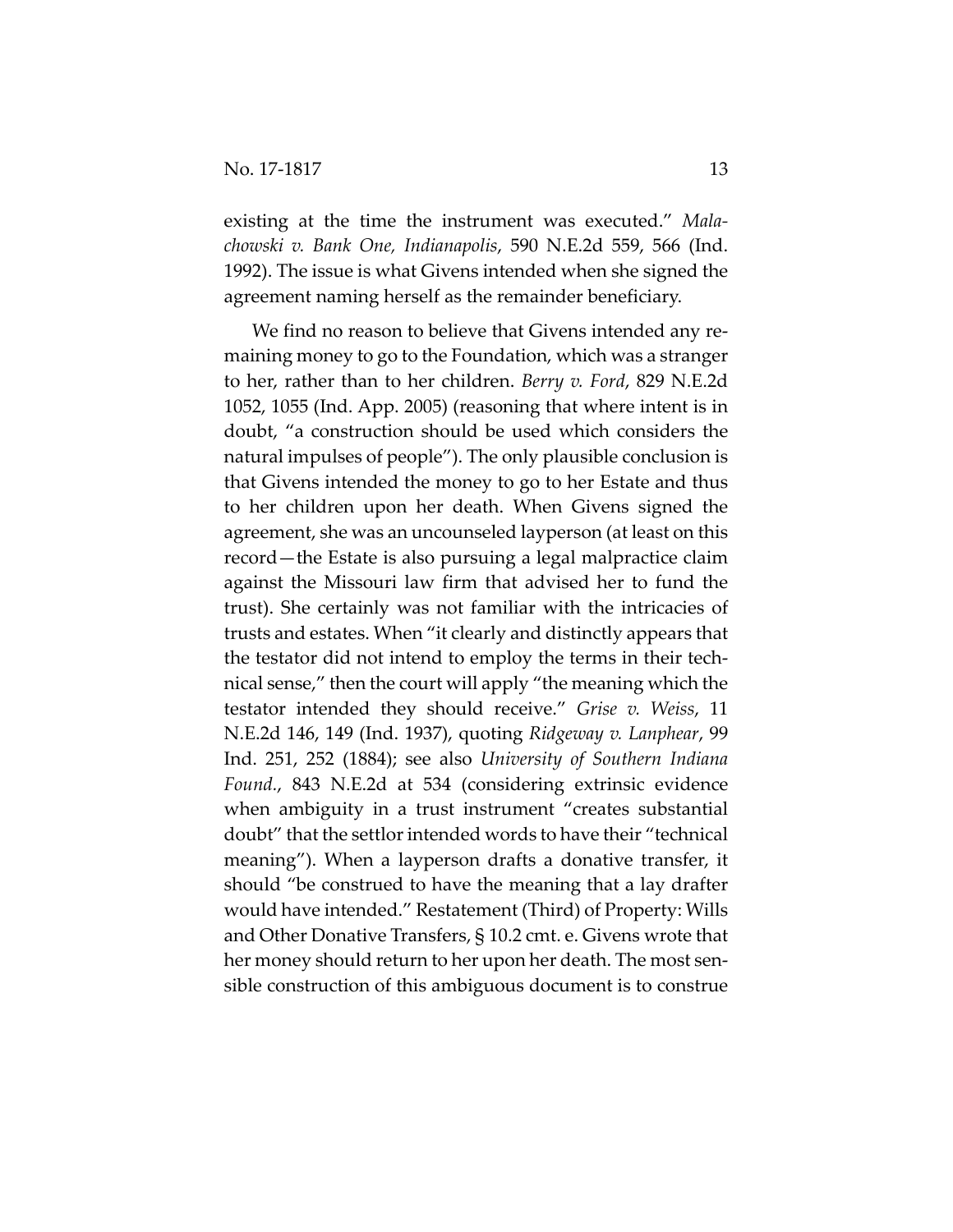Section V as if Givens had named her Estate, not herself, as the remainder beneficiary.

Our conclusion is consistent with the principles that heirs "are not to be disinherited by conjecture" and that words will not be given their ordinary meaning if "absurdity or some re‐ pugnance" would result. *Berry v. Ford*, 829 N.E.2d 1052, 1055 (Ind. App. 2005); *Haworth v. Hubbard*, 44 N.E.2d 967, 970 (Ind. 1942). We think it highly improbable that when Givens iden‐ tified herself as the remainder beneficiary, she actually in‐ tended to give the money to the Foundation. There is no other evidence that she would have wanted that result. The Foun‐ dation provided Givens with a service by managing her assets for what turned out to be just a few weeks before she died—a service for which Givens paid the Foundation. There is no plausible reason she would have intended to give it all the money that might be left upon her death.

Finally, we must note that the Foundation's counsel, Shane Service, testified that he *intentionally* drafted Section IV to *con‐ fuse* Missouri government officials. When a trust document is ambiguous, Indiana applies the rules of contract interpreta‐ tion. *Stayback*, 38 N.E.3d at 710–11. Ordinarily, when "there is ambiguity in a contract, it is construed against its drafter." *MPACT Construction Group LLC v. Superior Concrete Construc‐ tors, Inc.*, 802 N.E.2d 901, 910 (Ind. 2004). Thatrule of construc‐ tion applies here, where the trustee seeks to benefit from lan‐ guage that it drafted with the intent to confuse.2

We thus conclude that the agreement is best construed as providing that the remainder funds go to the Estate of Theresa

<sup>2</sup> The Indiana Roll of Attorneys indicates that Mr. Service's law license has been suspended indefinitely.